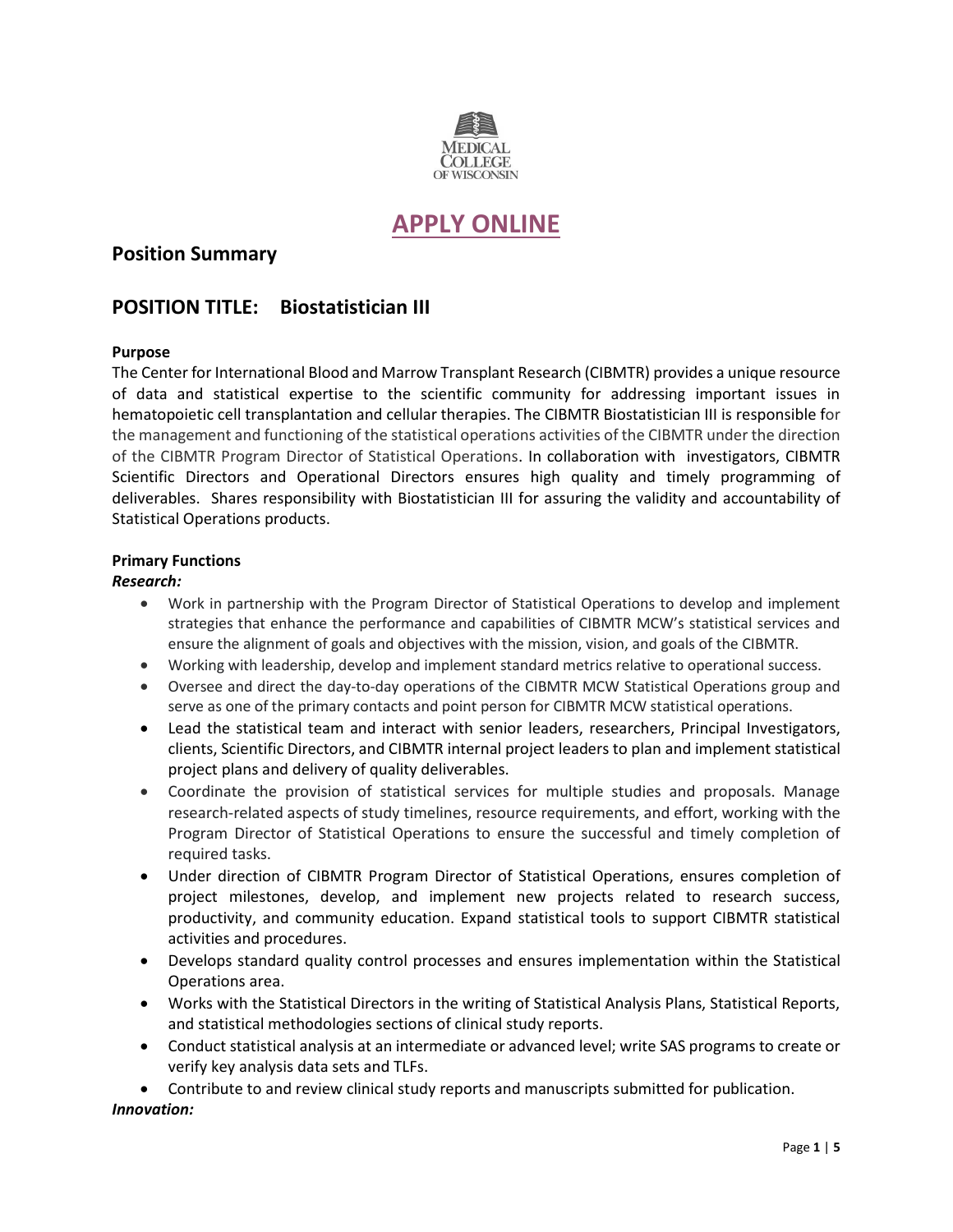- Create and maintain statistical programming standards to ensure standards are up to date and in line with study and project requirements.
- Design, maintain and collaborate in standard processes to resolve data inconsistencies.
- In collaboration with Biostatistician III, develops and maintain statistical programming policies, SOPs, guidelines, and good working practices.
- Provide training, mentorship, and guidance to biostatisticians who perform statistical programming and research studies.
- Collaborate with database programmers to create new computed database variables and resolution of database problems.
- Work with Information Technology and Data Operations staff to optimize registry databases for statistical operations. Strategize the improvement of data quality processes and procedures.

# *Registry Support:*

- Develop and implement strategic and tactical plans for CIBMTR Statistical Operations growth.
- Represent CIBMTR MCW statistical operations in collaboration with CIBMTR faculty in business development activities including at sponsor meetings, capability presentations, and meetings.
- Oversee requests from physicians, patients, pharmaceutical and insurance companies, the media, state, and federal government agencies through the CIBMTR Information Request Process.
- Assist in the writing of grants and peer-reviewed scientific publications, providing expertise and statistical content regarding the statistical analysis plan, study population, statistical methodology and description of results.
- Collaborate on the development of program materials including educational materials, training manuals, marketing materials, websites, and reports.
- Participate on appropriate committees relevant to the advancement of CIBMTR Statistical Operations activities.
- Escalate key statistical operational issues to the Statistical Director and CIBMTR MCW Executive Leadership Team for review and approval.

# *Staff responsibilities:*

- Directly supervise CIBMTR-MCW Biostatistician II. Responsible for administrative functions including hiring, training, performance reviews, mentoring and corrective action.
- In collaboration with CIBMTR MCW Director of Statistical Operations, develop career paths and provide ongoing mentoring, training, and education to all statistical staff.
- Ensure that the statistical staff have clearly defined job descriptions, responsibilities, and performance standards and expectations.
- Oversee the components of statistical performance plans, coaching and feedback, ongoing evaluation of performance, and areas of development.
- Utilize available tools to manage resourcing and upcoming resource needs.
- Monitor the compliance and adherence to the established data and programming standards, and statistical programming governing documents.
- Oversight and account for the statistical operations related activities, including scope, prioritization, and timelines.
- Maintain system to standardize/enhance statistical training to increase productivity and performance.
- Directs the administrative staff to support the management of the CIBMTR Statistical Operations Area.
- Perform other duties as assigned.

#### **Knowledge - Skills - Abilities**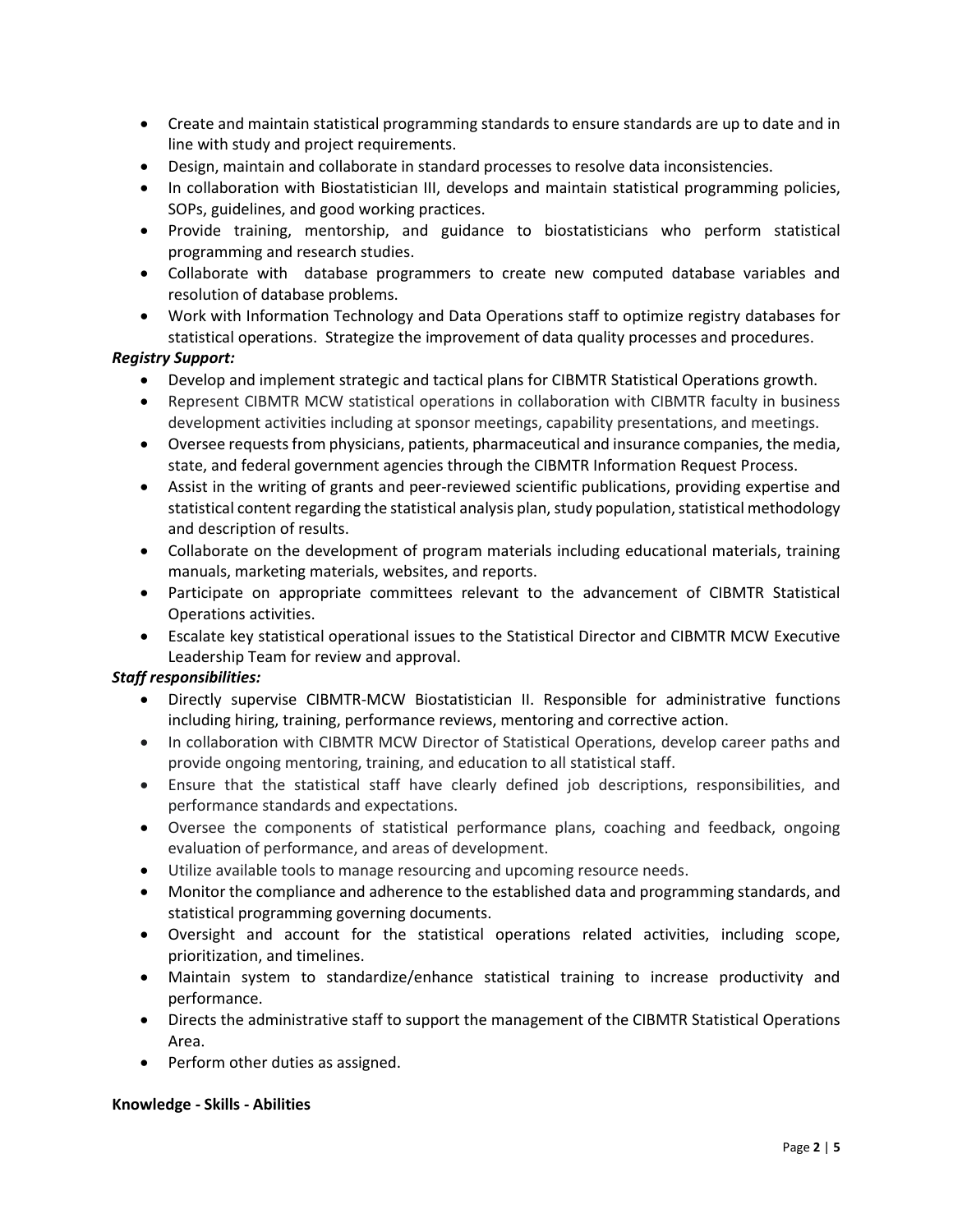- Knowledge: Research study design methods, independent problem solving, decision making, statistical analyses.
- Skills: Leadership; experience managing or coordinating the provision of statistical services, programming experience with statistical analysis programs, logistic regression and survival analysis, research writing for publication, interpersonal communication and networking, teaching, mentoring and supervisory/management; independent research project management, written, oral and presentation skills required. Microsoft Office computer software and Internet skills.

#### **Organizational Structure**

| Building:                   | <b>Froedtert Clinical Cancer Center</b>                                 |
|-----------------------------|-------------------------------------------------------------------------|
| Department:                 | Medicine                                                                |
| Division:                   | <b>CIBMTR</b>                                                           |
| Reports to (Title):         | Program Director, Statistical Operations and Clinical Outcomes Research |
| Direct Reports (Titles):    | Biostatisticians II                                                     |
| Collaborates with (Titles): | CIBMTR Scientific Directors, Statistical Directors, Executive Director, |
|                             | Program Directors, Programmer Analysts; Principal Investigators of      |
|                             | <b>Research Studies</b>                                                 |

#### **Specifications**

*Appropriate education and/or experience may be substituted on equivalent basis*

| Minimum Required Education: Master's degree |                                                                                                                                                                                                                                                                                                                                                                                                                                                                                                                                                                           |  |
|---------------------------------------------|---------------------------------------------------------------------------------------------------------------------------------------------------------------------------------------------------------------------------------------------------------------------------------------------------------------------------------------------------------------------------------------------------------------------------------------------------------------------------------------------------------------------------------------------------------------------------|--|
| Minimum Required Experience: 7 years        |                                                                                                                                                                                                                                                                                                                                                                                                                                                                                                                                                                           |  |
| <b>Preferred Education:</b>                 | Master's degree in Biostatistics or closely related biomedical field where<br>biostatistical design and analyses comprised the primary course of study<br>and application.                                                                                                                                                                                                                                                                                                                                                                                                |  |
| Preferred Experience:                       | Experience preferred in performing statistical design/analysis in health or<br>medical related research, advanced knowledge of one or more<br>programming languages. Strong knowledge of data structures and data<br>science techniques. Leadership skills including proven ability to functional<br>effectively in a matrix organization. Previous personnel management and<br>supervisory experience. Excellent organizational, planning, prioritization,<br>facilitation, negotiation, and decision-making skills. Excellent analytical<br>and problem-solving skills. |  |
| Field:                                      | <b>Statistics</b>                                                                                                                                                                                                                                                                                                                                                                                                                                                                                                                                                         |  |
| Certification:                              | <b>NA</b>                                                                                                                                                                                                                                                                                                                                                                                                                                                                                                                                                                 |  |
| <b>Classification</b>                       |                                                                                                                                                                                                                                                                                                                                                                                                                                                                                                                                                                           |  |
| Grade Name:                                 | 718                                                                                                                                                                                                                                                                                                                                                                                                                                                                                                                                                                       |  |
| Full-Time Equivalent:                       | 1.0                                                                                                                                                                                                                                                                                                                                                                                                                                                                                                                                                                       |  |
| <b>FLSA Status:</b>                         | Exempt                                                                                                                                                                                                                                                                                                                                                                                                                                                                                                                                                                    |  |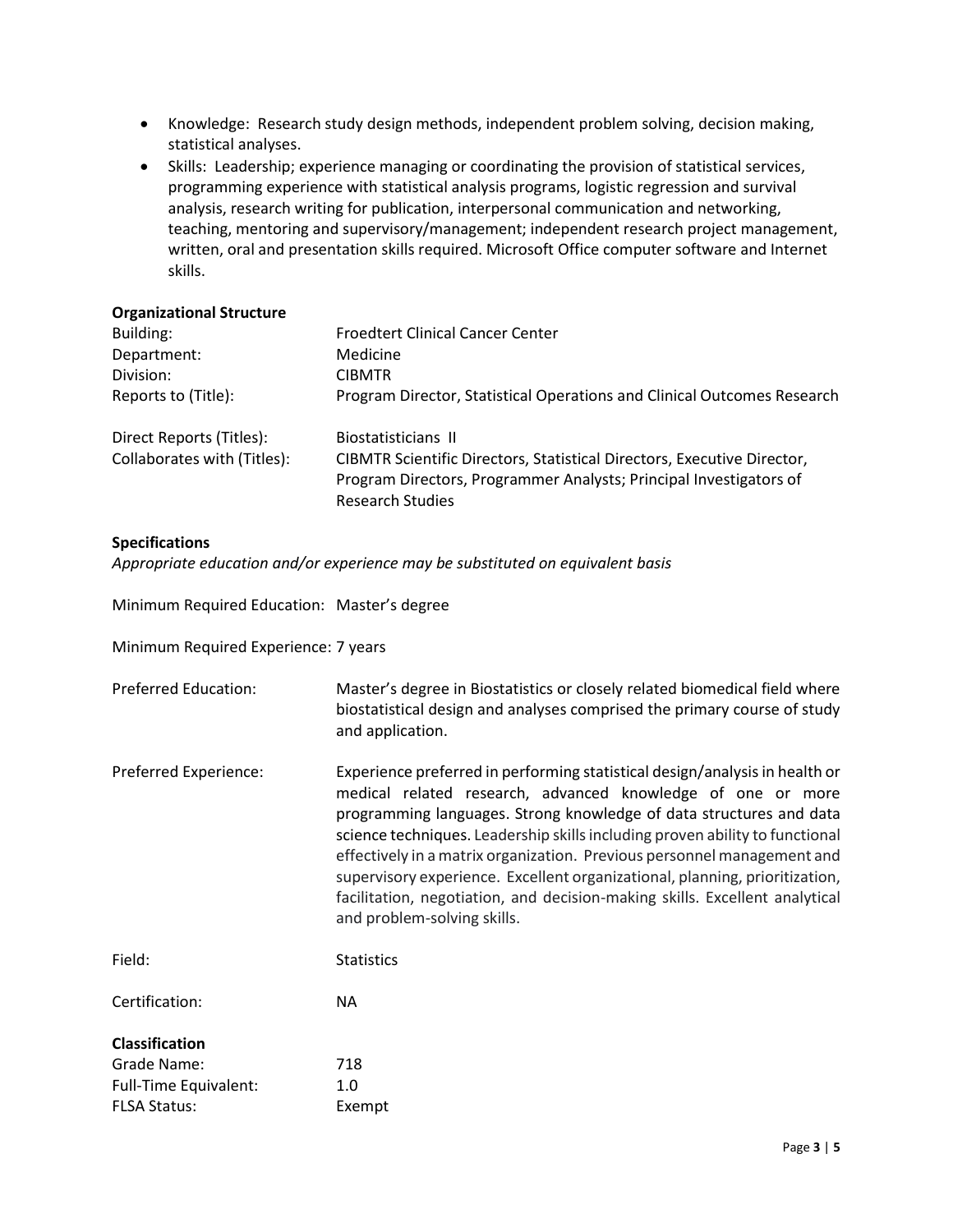| FLSA Test:                | Learned Professional                                                                                                                             |
|---------------------------|--------------------------------------------------------------------------------------------------------------------------------------------------|
| Workweek:                 | Full-time role with expectations for coverage during core business hours<br>and flexibility required as necessary to accommodate business needs. |
| Job ID:                   | 274                                                                                                                                              |
| Job Name:                 | Biostatistician III                                                                                                                              |
| <b>Position Category:</b> | <b>Research Services (RS)</b>                                                                                                                    |

#### **Job Scope**

*Complexity –* regularly applied judgment to accomplish tasks; develops policies and procedures *Impact –* errors may cause moderate to serious damage, accuracy highly important *Autonomy –* performs work independently with regular check-ins; supervision available as needed *Communication –* occasionally resolves conflicts; adapts communication style to audiences *Responsibility –* advises others *Confidentiality –* regularly prepares and uses confidential information *Leadership –* acts as a role model

#### **Physical Requirements**

Work requires occasionally lifting moderate weight materials, standing, or walking continuously.

## **Risk Potential**

Little or no exposure to hazards such as dust, fumes, or extreme temperatures, airborne or blood borne pathogens, extreme temperatures, or allergens.

#### **Sensory Acuity**

Ability to detect and translate speech or other communication required. May occasionally require the ability to distinguish colors and perceive relative distances between objects.

#### **Work Environment**

Occasional exposure to dust, noise, temperature changes, or contact with water or other liquids. Work is performed in an environmentally controlled environment.

# **Performance Dimensions**

Collegiality: Exhibit confidentiality, honesty, and actions that build trust and strengthen relationships. Listen to others and effectively communicate in a clear and concise manner through written and verbal communication. Demonstrate respect and commitment to the values of diversity and equity; seek out and incorporate diverse perspectives into decision making.

Excellence and Creativity: Exhibit initiative and ingenuity by taking ownership of tasks to proactively improve services, avoid problems, or develop opportunities. Generate novel and valuable ideas to impact institutional missions. Identify and implement new methods to increase efficiency and quality.

Education and Development: Displays an ongoing commitment to continuous learning and selfimprovement in one's area of responsibility. Actively seek out mentorship and learning opportunities that can be applied to current and future work activities. Develop and maintain professional affiliations. Participate in design, development, and/or evaluation of instructional materials, methods, courses, or programs.